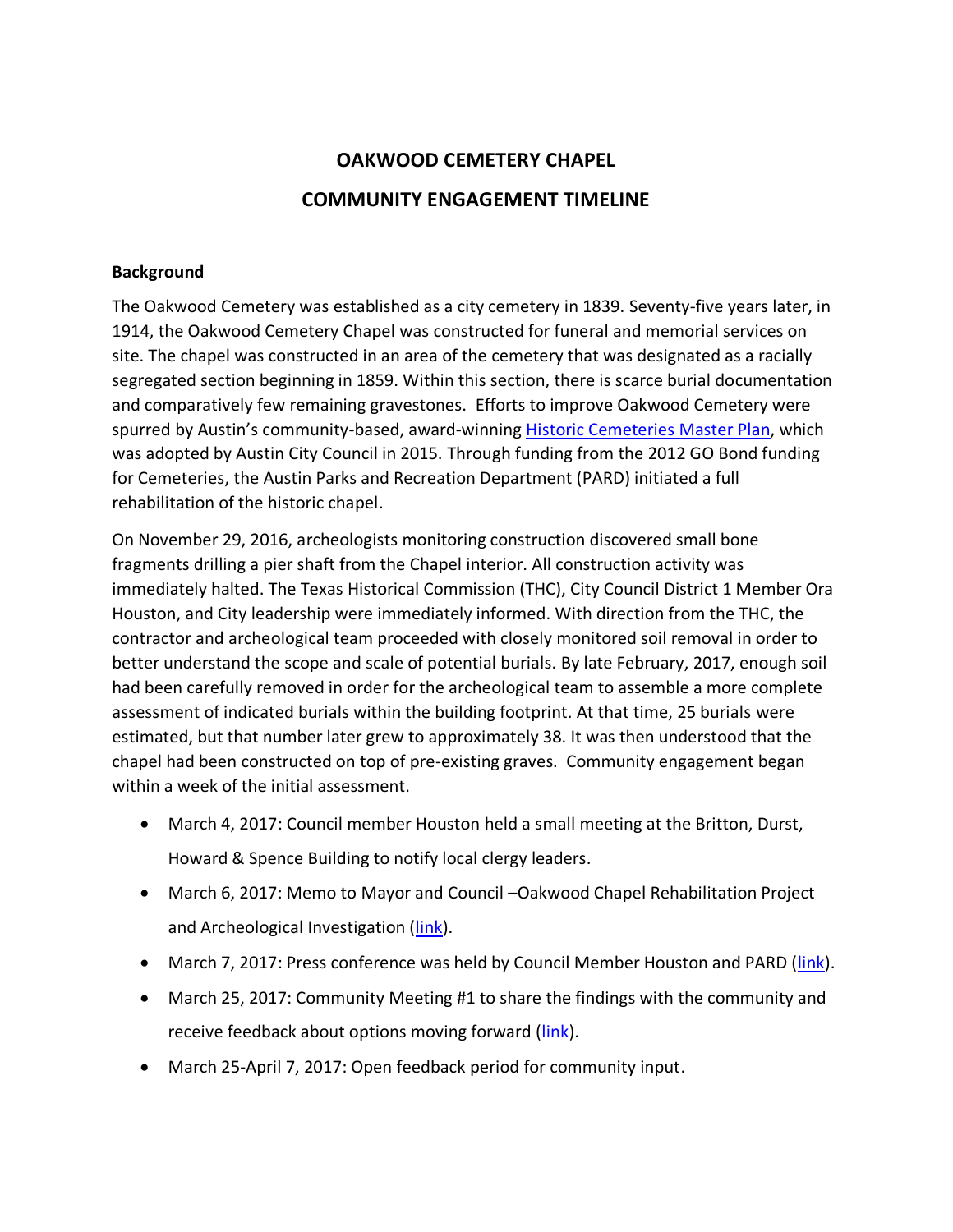- April 11, 2017: Community Meeting #2 to share PARD's to share the findings with the community and receive feedback about options moving forward.
- April 11‐April- 21, 2017: Open feedback period for community input.
- April 27, 2017: Oakwood Chapel Rehabilitation Project and Archeological Investigation: Staff Report and Recommendation for Discovered Burials [\(link\)](https://www.austintexas.gov/sites/default/files/files/Parks/Planning_and_Development/172704_FINAL_BINDER_OakwoodStaffReport.pdf).
- May 1, 2017: Memo to Council–Oakwood Chapel Rehabilitation Project and Archeological Findings; Provides PARD recommendation to Austin City Council [\(link\)](https://www.austintexas.gov/edims/pio/document.cfm?id=276185).
- May 23, 2017—October 2017: Burials are exhumed and remains are transferred to Texas State University for analysis.
- November, 2017: Construction resumes with archeological monitoring for all ground disturbing activities.
- August 24, 2018: Oakwood Chapel Restoration Celebration for building completion.
- March 20-April 30, 2019: Public community engagement project for programming included an update on the ongoing bio-archaeology study of the discovered burials during eight focus group meetings with Save Austin's Cemeteries, Rescue Austin Memorial Park, Congregation Beth Israel, Tejano Genealogical Society of Austin, Six Square Cultural Heritage District, Swede Hill Neighborhood Association, Blackland Community Development Corporation, and a public community meeting.
- May 15, 2019: Chapel opens to the public.
- December 13, 2019: Memo to Council— Oakwood Cemetery Archeological Findings Update [\(link\)](http://www.austintexas.gov/edims/pio/document.cfm?id=332920).
- February 5, 2020: Memos regarding Oakwood Cemetery Archeological Findings Update sent to Parks and Recreation Department, African American Resource Advisory Commission, Human Rights Commission, and Historic Landmark Commission.
- February, 2020: Archeological and Bio-Archeological analysis complete; Archeological consultant delivers reports to Texas Historical Commission.
- May 14, 2020: Archeological and Bio-Archeological Report released to the public. Memo to Council [\(link\)](http://www.austintexas.gov/edims/pio/document.cfm?id=340397)